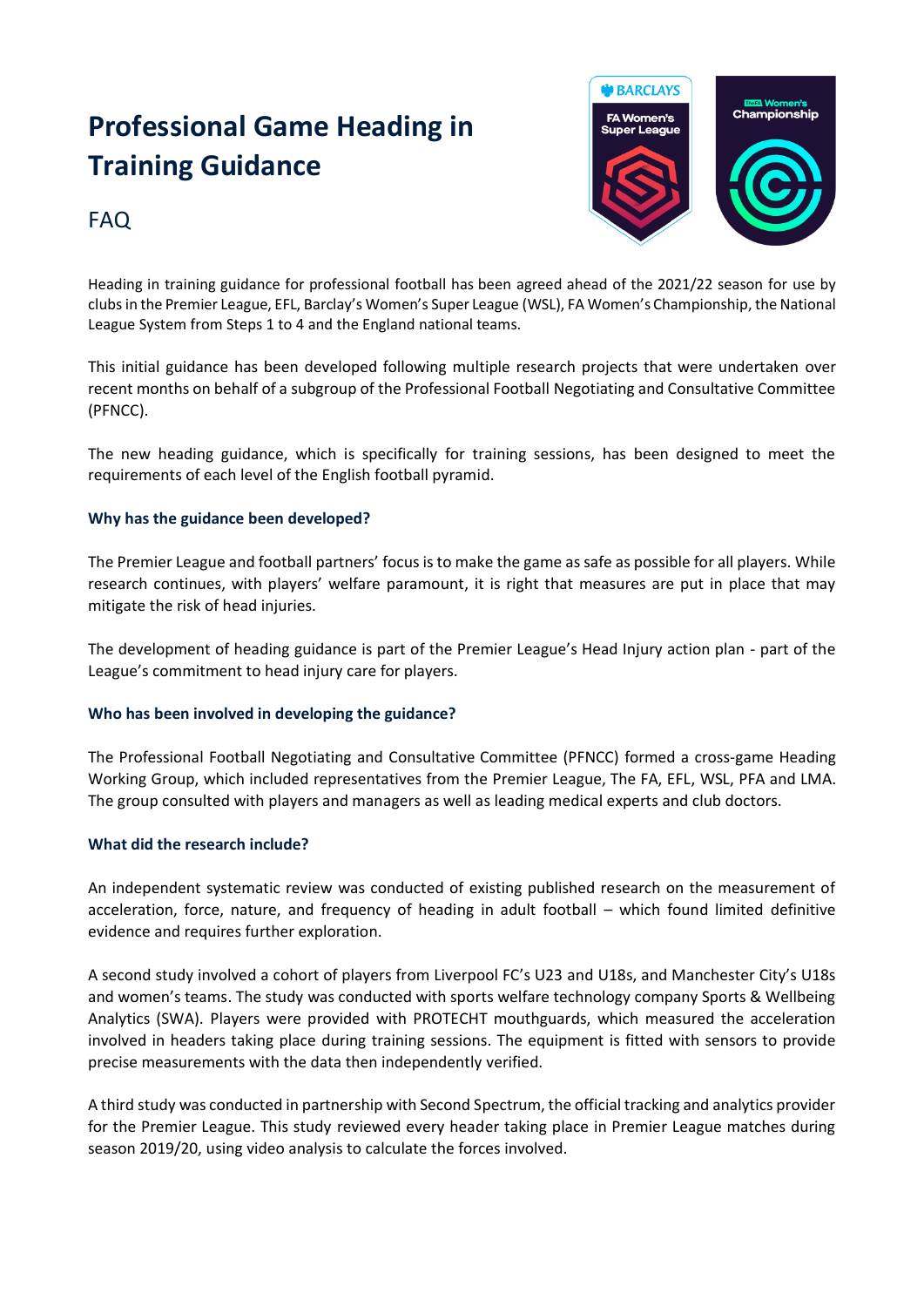Finally, Opta data was interrogated to quantify heading in matches across the Premier League, EFL and WSL. A descriptive analysis was provided over multiple seasons relative to league and playing position.

### **What were the findings of the research?**

The studies provided preliminary data on the forces involved in heading a football and enabled headers to be grouped based on the preceding event, for example; headers from crosses, long balls, passes, throw-ins; and headers from a standing position, running forward or backwards etc. This information was provided to a cross-football working group to help shape the guidelines.

Data demonstrates that central defenders have on average a higher number of headers per match compared to other positions, across all professional football, and the highest average headed forces per match in the Premier League.

The mean acceleration of the headers measured in the PROTECHT study was 16.8 g (linear) and 1,373 rad/s<sup>2</sup> (rotational). Daily activity (running, walking and jumping) values are outlined in the literature to occur below 10 g (Ng et al, 2006). Linear and rotational mean values of 26.6 g and 2,000 rad/s<sup>2</sup> have been observed in other sports.

At present there is a lack of definitive evidence to quantify the influence of age and gender on the transmission of forces attributable to heading in professional football. However, limited early evidence suggested that younger players and women may experience higher forces than older male players, and that neck muscle strength may be one contributing factor to force transmission from heading.

The evidence gathering has increased understanding of the forces involved in heading, while also identifying areas that require further exploration. The Premier League and football partners will deliver additional research in season 2021/22 to further understand heading and to enable the heading in training guidance to be evolved based on an expanded evidence base.

### **What is the heading guidance?**

Based on early findings from the research, which showed the majority of headers involve low forces, the focus is on those headers that involve higher forces, typically those following a long pass (more than 35m) and those from crosses, corners, and free kicks. It has been recommended that a **maximum of 10** higher force headers are carried out in any training week.

Training should be planned to mitigate the quantity and nature of heading practice during the training week. While research is in its infancy there is some limited evidence to suggest the following may be considered:

- Wherever possible limit the number of headers carried out when a player takes more than three steps and runs onto a ball or dives for a ball.
- Practice technique using thrown passes as this leads to lower peak accelerations.

While the focus has been on higher force headers, it is recommended that clubs develop player profiles that consider gender, age, playing position, the number of headers per match and the nature of these headers. These profiles can be used to ensure that all heading training demands reflect the type and quantity of headers that a